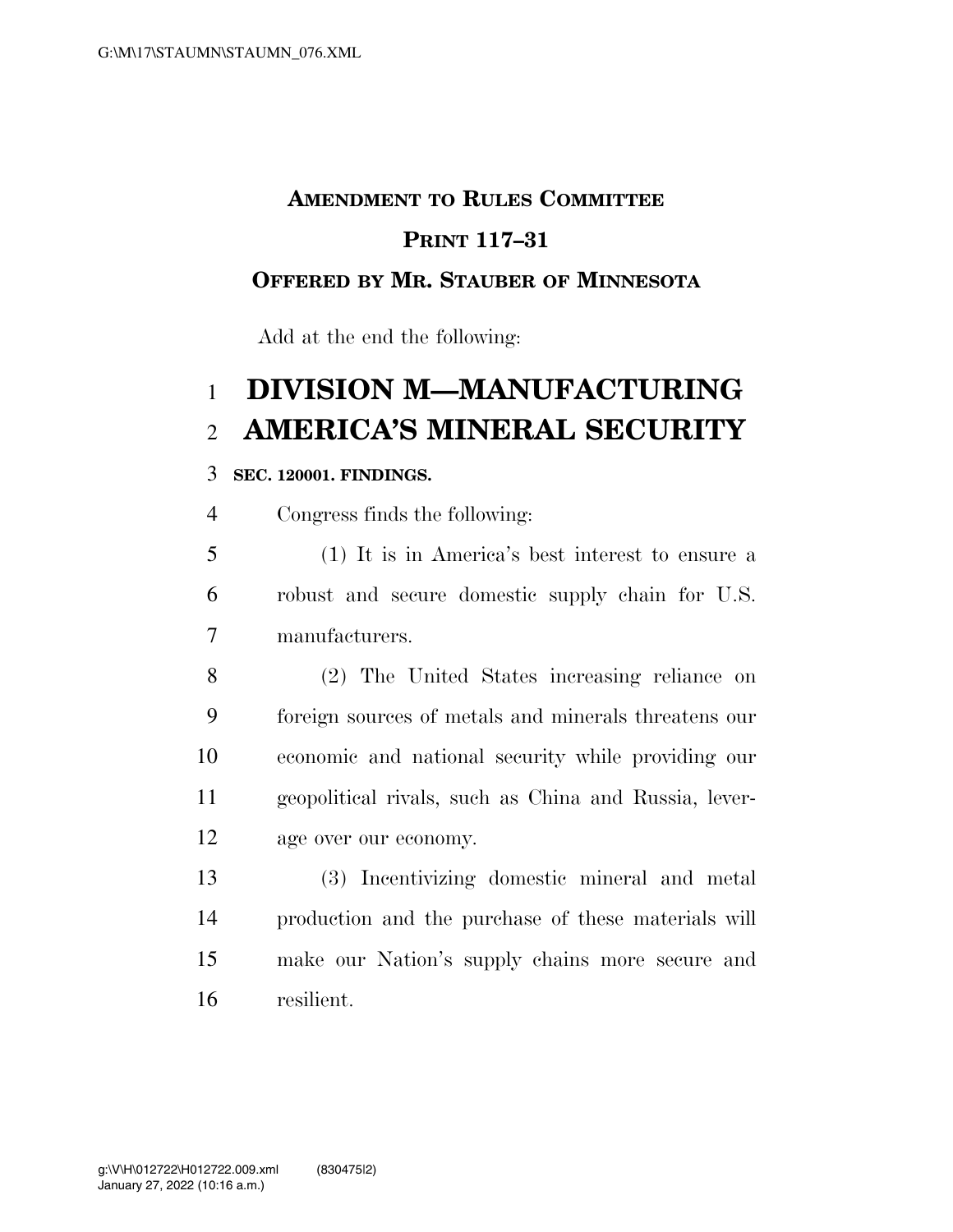| 1 SEC. 120002. ADDITIONAL DEDUCTION FOR COST OF CER- |
|------------------------------------------------------|
| TAIN MATERIALS PURCHASED DIRECTLY                    |
| FROM A DOMESTIC SMELTER OR PROC-                     |
| ESSOR.                                               |
|                                                      |

 (a) IN GENERAL.—Part VI of subchapter B of chap- ter 1 of the Internal Revenue Code of 1986 is amended by inserting after section 181 the following new section: **''SEC. 182. ADDITIONAL DEDUCTION FOR COST OF CERTAIN MATERIALS PURCHASED DIRECTLY FROM A DOMESTIC SMELTER OR PROCESSOR.** 

11 ""(a) In GENERAL.—There shall be allowed as a de- duction (in addition to any other deduction allowed under this chapter for the cost of specified domestically produced materials) an amount equal to 10 percent of the cost of specified domestically produced materials if such materials are acquired by the taxpayer directly from the domestic smelter or processor of such material.

 ''(b) SPECIFIED DOMESTICALLY PRODUCED MATE-RIALS.—For purposes of this section—

20 "(1) IN GENERAL.—The term 'specified domes- tically-produced materials' means any specified ma-22 terial if such material is—

23 ''(A) in the case of a mine product, smelt- ed or processed in the United States by direct 25 smelting of ore;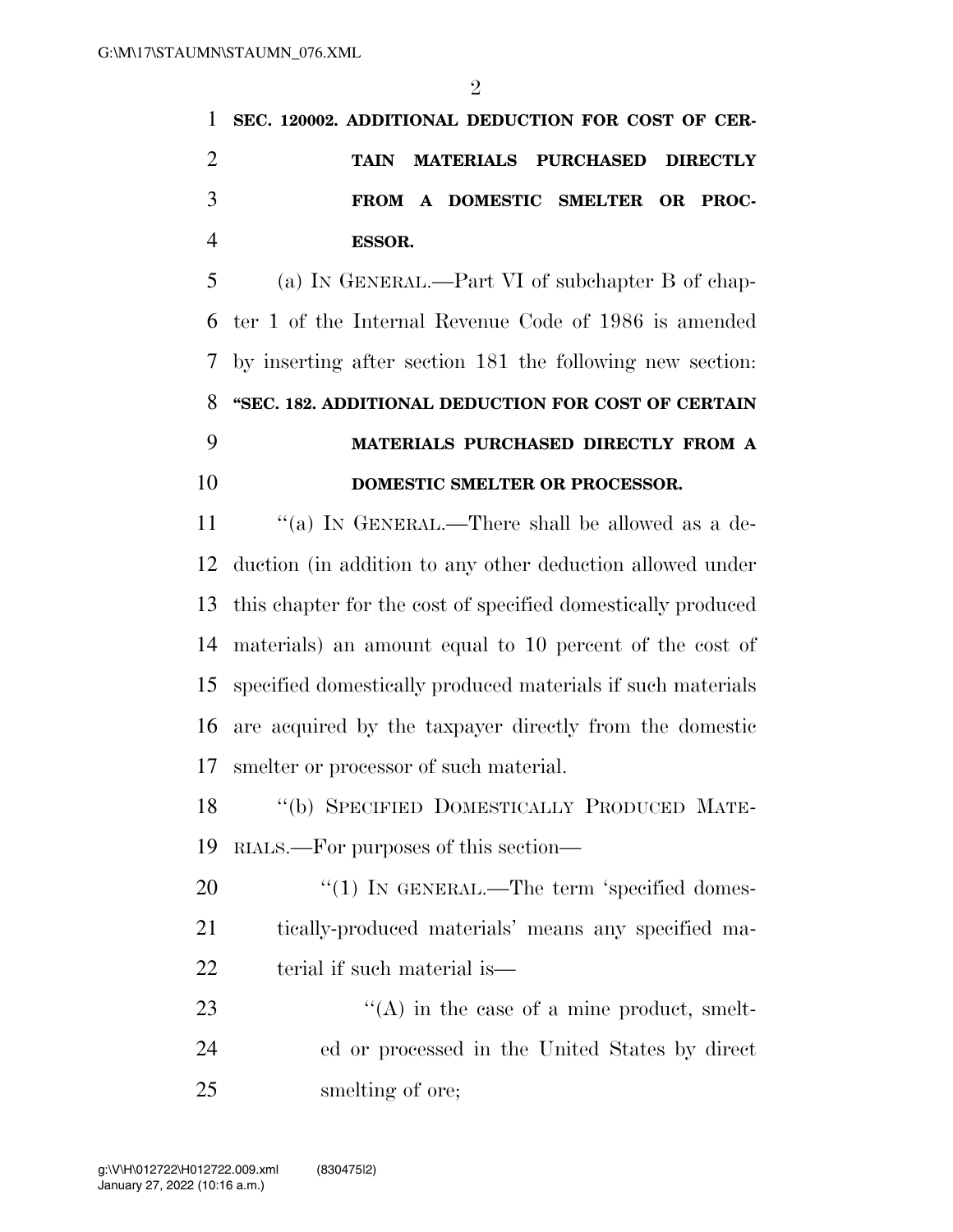3

| $\mathbf{1}$   | $\lq\lq$ (B) in the case of a mine tailings product, |
|----------------|------------------------------------------------------|
| $\overline{2}$ | beneficiated in the United States;                   |
| 3              | "(C) in the case of metal or metal com-              |
| $\overline{4}$ | pound production—                                    |
| 5              | "(i) reprocessed from slags or residues              |
| 6              | in the United States; or                             |
| $\tau$         | "(ii) melted, sputtered, or otherwise                |
| 8              | produced in the United States;                       |
| 9              | $\lq\lq$ (D) in the case of alloy production, pro-   |
| 10             | duced by melting together metals in the United       |
| 11             | States to form an alloy; and                         |
| 12             | $\lq\lq(E)$ in the case of magnet production, sin-   |
| 13             | tered or bonded and magnetized in the United         |
| 14             | States.                                              |
| 15             | $``(2)$ SPECIFIED MATERIAL.—                         |
| 16             | "(A) IN GENERAL.—The term 'specified                 |
| 17             | material' means minerals that are necessary-         |
| 18             | "(i) for the energy infrastructure of                |
| 19             | the United States, including—                        |
| 20             | $\lq\lq$ (I) pipelines;                              |
| 21             | $\lq\lq$ (II) refining capacity;                     |
| 22             | "(III) electrical power generation                   |
| 23             | and transmission; and                                |
| 24             | "(IV) renewable energy produc-                       |
| 25             | tion;                                                |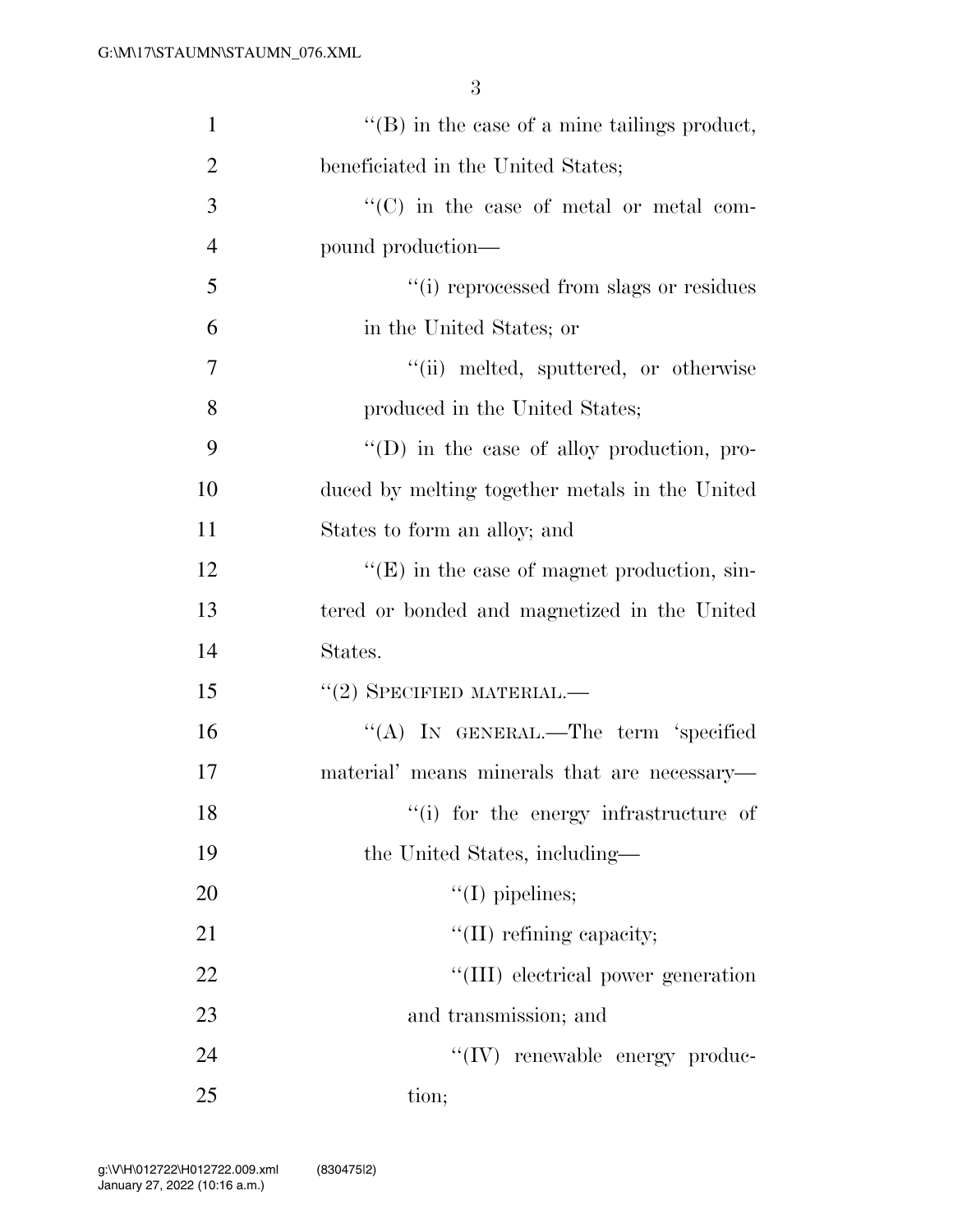4

| $\mathbf{1}$   | "(ii) for community resiliency, coastal                    |
|----------------|------------------------------------------------------------|
| $\overline{2}$ | restoration, and ecological sustainability                 |
| 3              | for the coastal United States;                             |
| $\overline{4}$ | "(iii) to support domestic manufac-                        |
| 5              | turing, agriculture, housing, telecommuni-                 |
| 6              | cations, healthcare, and transportation in-                |
| 7              | frastructure; or                                           |
| 8              | "(iv) for the economic security of, and                    |
| 9              | balance of trade in, the United States.                    |
| 10             | "(B) MATERIALS NEEDED FOR NATIONAL                         |
| 11             | DEFENSE.—The term 'specified material' shall               |
| 12             | include all Materials of Interest listed by the            |
| 13             | Defense Logistics Agency.                                  |
| 14             | "(C) EXCEPTIONS.—The term 'specified                       |
| 15             | material' shall not include—                               |
| 16             | "(i) fuel minerals, including oil, nat-                    |
| 17             | ural gas, or any other fossil fuels;                       |
| 18             | "(ii) water, ice, or snow; or                              |
| 19             | "(iii) sand, stone, gravel, pumice,                        |
| 20             | pumicite, einders, or clay.                                |
| 21             | "(c) DOMESTIC SMELTER OR PROCESSOR.—For pur-               |
| 22             | poses of this section, the term 'domestic smelter or proc- |
| 23             | essor' means, with respect to any specified material, the  |
| 24             | person performing the activity described in subsection     |
| 25             | $(b)(1)$ with respect to such material.".                  |